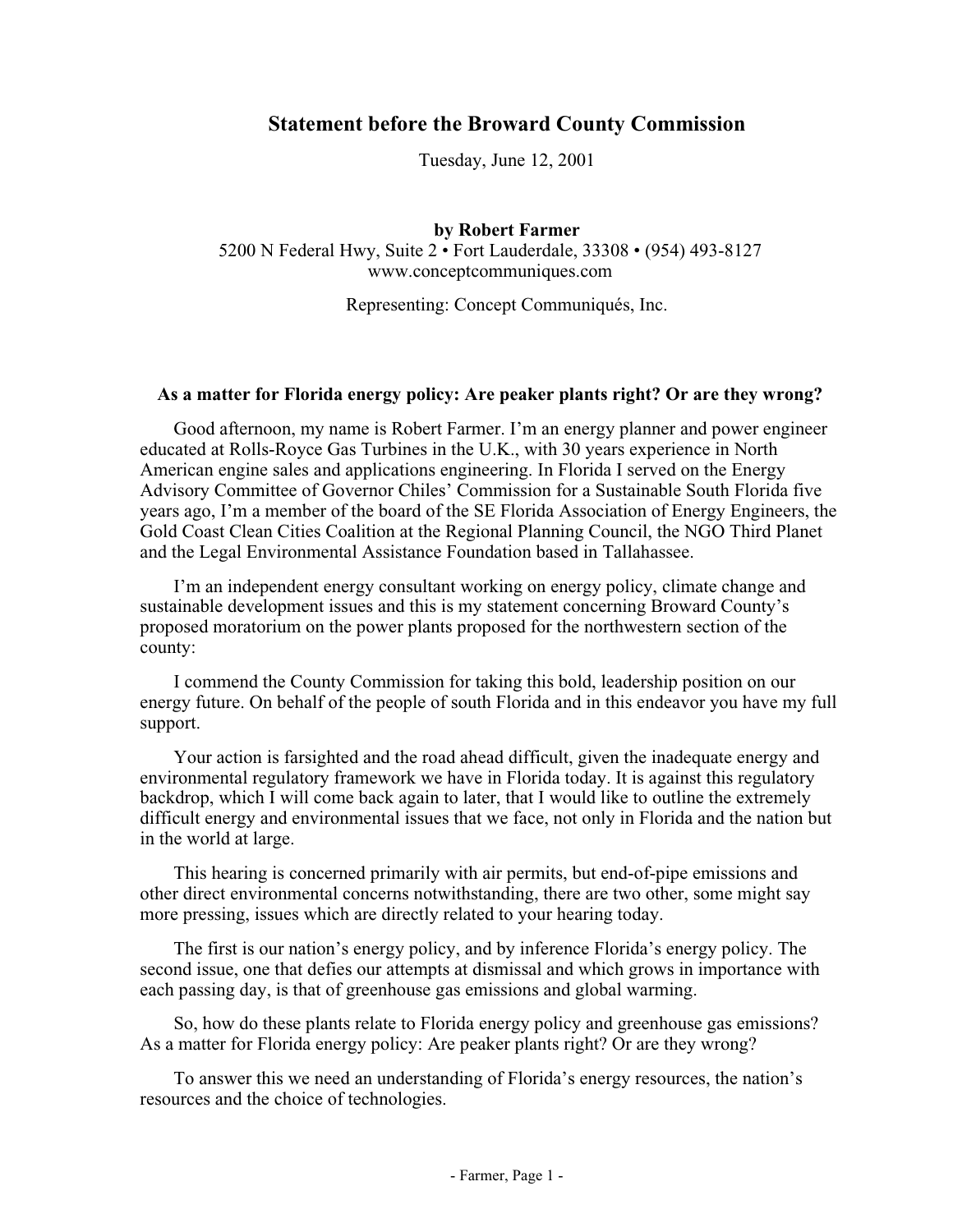### **Florida's Resources:**

Florida has no fossil fuel resources, unless you count what might be found by drilling off our beaches. The only native energy resource we have in any quantity is the sun. There is not even enough wind to generate electricity in Florida. And we have some potential for bioenergy.

Right now all of the oil for our cars and the coal and natural gas for our electricity come from places other than Florida. Enron proposes to import natural gas from Trinidad and Venezuela by way of a pipeline from the Bahamas. At the national level, Vice President Cheney has said that 35,000 miles of new gas pipelines, the distance from New York to San Francisco 10 times over, needs to be laid throughout the United States in the next 20 years. And that we must build one new power plant every week for the next 20 years to meet the electricity demand.

If the people accept the Administration's proposal for this expanded fossil fuel diet Florida's prospects become more dire.

With the Vice President's forecast level of demand, expectations that natural gas will be abundant for longer than just a few years are misplaced.

And given this increased demand and the need for investment in pipelines, expectations that natural gas will be a cheap form of power are even more misplaced.

It would appear that the diesel fuel backup systems proposed for these plants is a clear indication that Enron is also uncertain about the natural gas supply or its economics.

As the demand for gas increases and supply becomes more constrained, only those able to pay the increasing prices will be able to buy the energy it produces. This is the nature of free market systems.

Now even if we don't buy the Administration's plan, we know that fundamental changes in the way we produce and consume energy must take place before we can wean ourselves of our fossil fuel diet.

And this is the most difficult task we face: How do we reinvent our energy habits?

Therefore, in Florida, because our energy security depends upon making the most of what we've got and because we haven't even begun to think about how to become sustainable—this means we MUST burn our precious natural gas imports in the most efficient applications. There are no other options.

Which brings me to peaker power plants.

#### **Peaker plants**

Peaker plants are the *most inefficient* form of gas turbine application.

As we've already noted Florida must insist on efficient power plants that consume the least amount of fuel, not the most amount of fuel, so that we can stretch our tenuous resources further.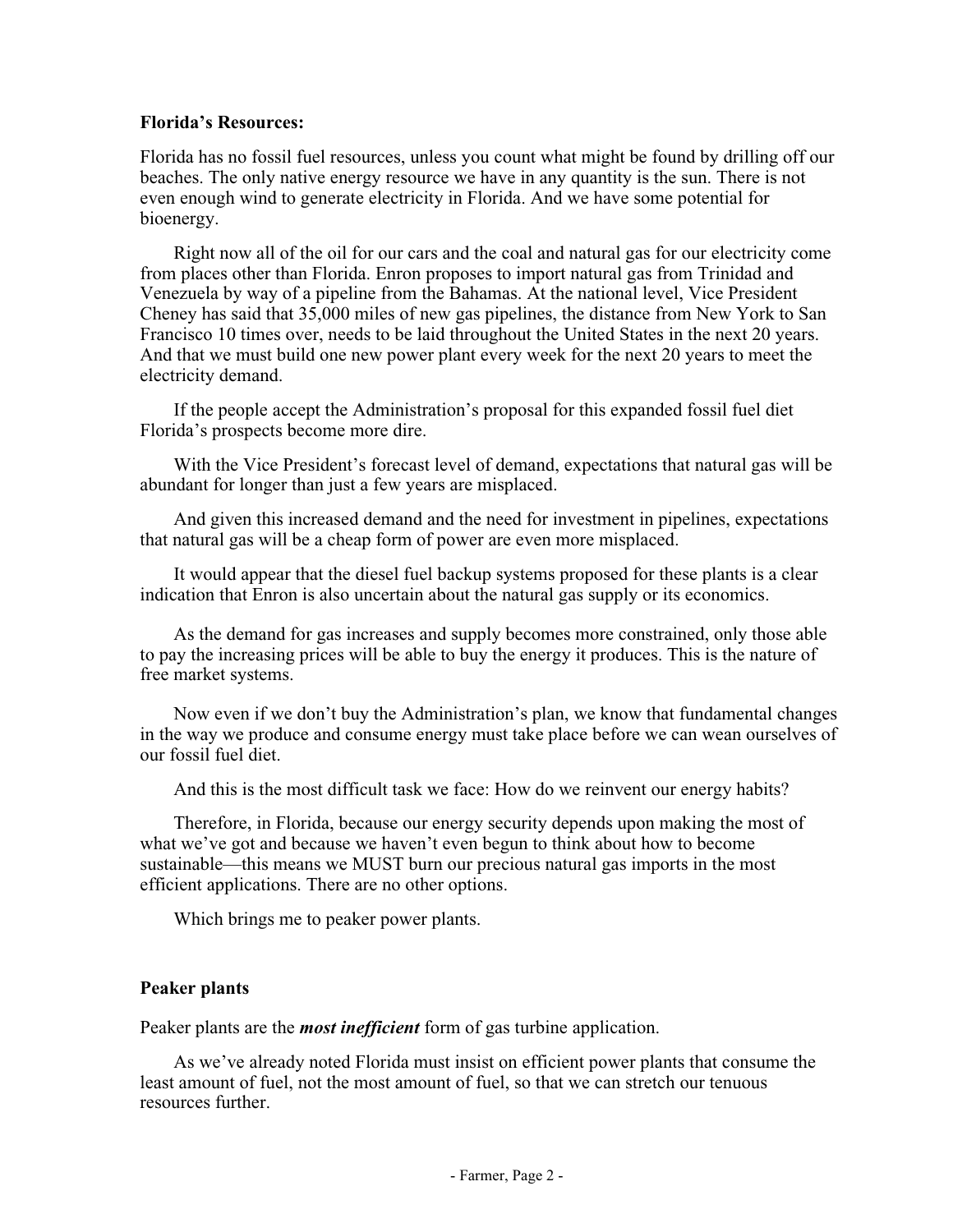But maximum turbine efficiencies are crucial for another important reason—emissions. Engines emit carbon dioxide and other gases implicated in global warming in direct proportion to the amount of fuel they burn, so power plants with more efficient engines emit less of these greenhouse gases.

In other words the more fuel an engine consumes, the less secure our energy supply, and the more pollution it emits.

On both issues, energy policy and global warming, I have serious reservations about the appropriateness of the technology selected for the power plants in question in terms of serving south Florida's long term power needs in a reliable, cost efficient, sustainable and carbon mitigating fashion.

The GE Frame 7 'A' turbines proposed for these "peaker" applications have a maximum efficiency of 35% at maximum load, but as the Congressional Reporting Office has noted, peak demand facilities typically run at less than 20% capacity. Gas turbines perform best and have maximum efficiency at maximum capacity; efficiency suffers at part load. And efficiency improves if the turbine's exhaust heat is recovered to generate additional steam power. For example, a combined-cycle steam plant using GE Frame 7 'H' turbines would operate at 60% efficiency. And if a total commitment were made to shifting peak loads to off-peak periods there would be less need for peaker plants and more need for combinedcycle steam plants. Is shifting peak load a tall order? Yes, but this is the kind of strategy we will need if we are to reduce dependence on non-renewable resources such as natural gas, and combat global warming.

Do fuel efficiency and emissions really matter if peaker plants only operate for a few hours a day? Using 35% and 60% for the relative efficiencies, one-hour peak load shifted to one hour off peak will reduce the fuel consumed by 42% per peak load shifted and the savings are accumulative. But equally important, all loads shifted will reduce all emissions, including carbon dioxide, by 42%—a total win-win situation.

### **Energy Planning:**

Without better planning, sooner or later our total dependence on fossil fuels will bring our lives and our economy down on two fronts—the unreliability of the energy supply, and global warming. And I'm suggesting that Florida is more vulnerable than most, which might also explain why diesel fuel backup really is an insurance policy for the merchant power plant operators.

The best energy policy and global warming strategy is based on energy efficiency, and the key components are super-efficient energy technologies combined with dedicated efforts to manage our energy use more efficiently, beginning with peak demand reduction strategies for electricity. Installing peaker plants simply sends the wrong signal by feeding our energy habits, obscuring the real need for each and every one of us to participate in solving the problems.

But who has the responsibility for ensuring that Florida has a sound energy policy? Our economy and our standard of living depends on a reliable, clean and cost-effective supply of energy, and sound energy planning is a key activity in the determination of whether we can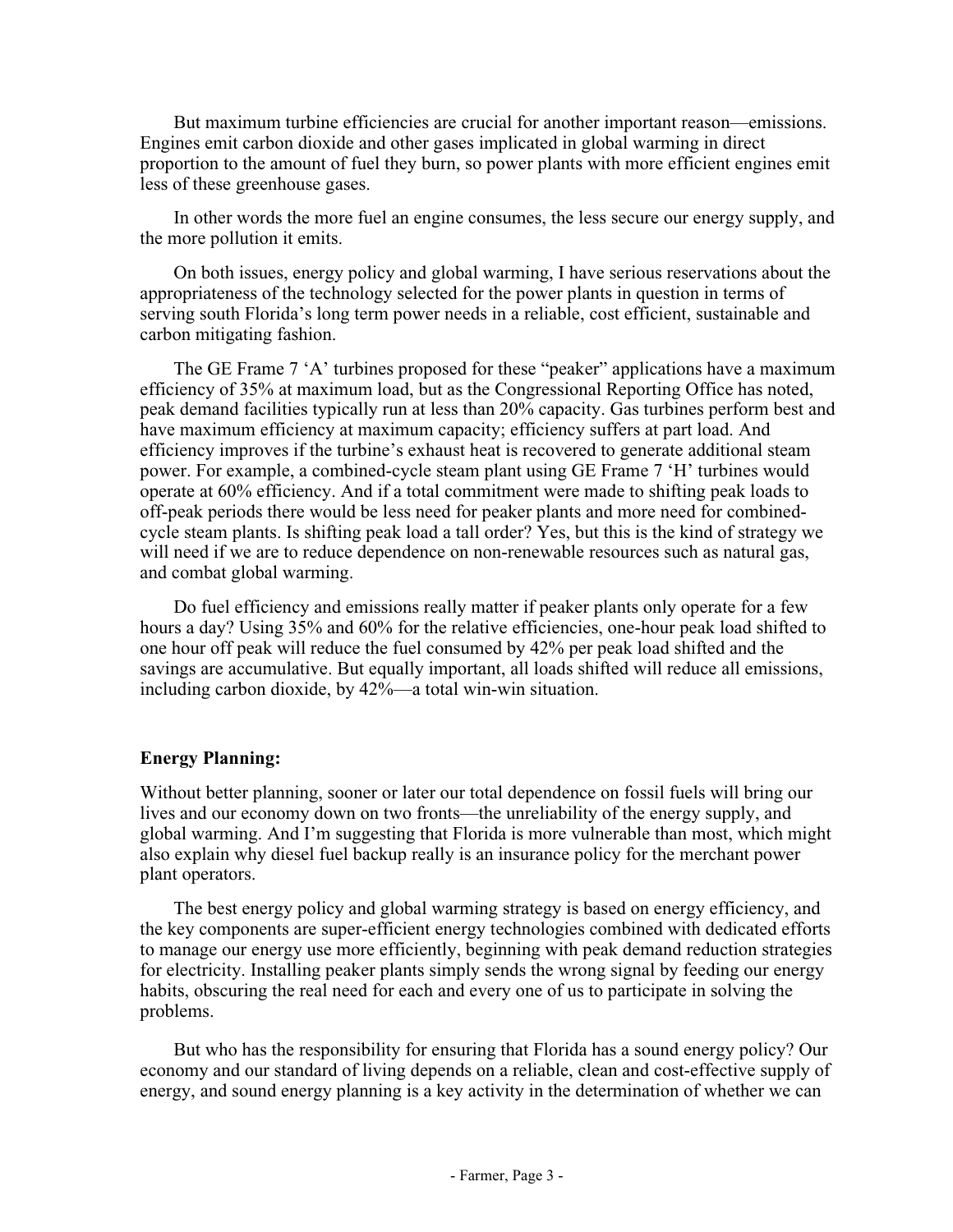sustain our economy, our environment and our society—or not. Who has responsibility for this task? What is the regulatory framework in Florida for performing this task?

## **Loopholes in State Regulation:**

Let us suppose that I'm right, that a technical analysis reveals that peaker applications are wrong as a matter of energy policy. Or, in a more conciliatory way, that we need some peaker plants but not all, and that our needs can better be served by a mix of peaker and combined-cycle and other emerging power technologies. And then let's take it to another level of analysis, where peaker plants are not wanted in a neighborhood because of their environmental impact. But what if a future regulatory regime determines that peaker plants must be upgraded to combined-cycle application operating 24/7? Where will the needs of the region and the rights of neighborhood communities lie in that kind of scenario?

These questions would normally lie with the Governor, the Power Plant Siting Board and the Florida Public Service Commission. But merchant power plant operators have recognized that current Florida law offers them unique opportunities to build power plants that do not fall under the purview of the Governor, the Siting Board or the Public Service Commission. While peaker plants must meet environmental regulations under the separate purview of the Department of Environmental Protection, they do not have to pass the state's Power Plant Siting Act or the PSC's test for need determination because they do not currently produce power from steam.

These simple-cycle power plants are therefore being built on a speculative basis and city commissions throughout Florida are finding themselves acting as the *de facto* Governor, Power Plant Siting Board and Public Service Commission. These communities have, in fact, assumed the role of state energy planning agencies at the behest of merchant plant operators.

So the question I have, is "at what point in time did merchant plant operators assume the role of energy planners for this state?"

I have said that the County Commission is farsighted and the road ahead difficult. This is because we're in uncharted waters on these issues. The Commission has acknowledged this loophole in our state energy planning process which places us at so much risk and is attempting to resolve the "*de facto* governor, power plant siting board and PSC" dilemma on behalf of our common future. It's apparent that energy planning issues are much too serious to dismiss lightly and a moratorium on the issuance of air permits is a necessary first step until the Florida Legislature acts upon the report of the Governor's Energy 2020 Study Commission, which is due in December of this year. Until then many more questions must be asked about the role of market power and whether it can deliver a sustainable energy future for Florida.

### **Crisis as Catalyst—A Vision of Alternatives:**

On the positive side, these merchant power plants have opened the door for a new concept that offers the promise of sustainability—local need determination. To be sure, "a region that expects to add 2.3 million people during the next 20 years should be preparing now for the